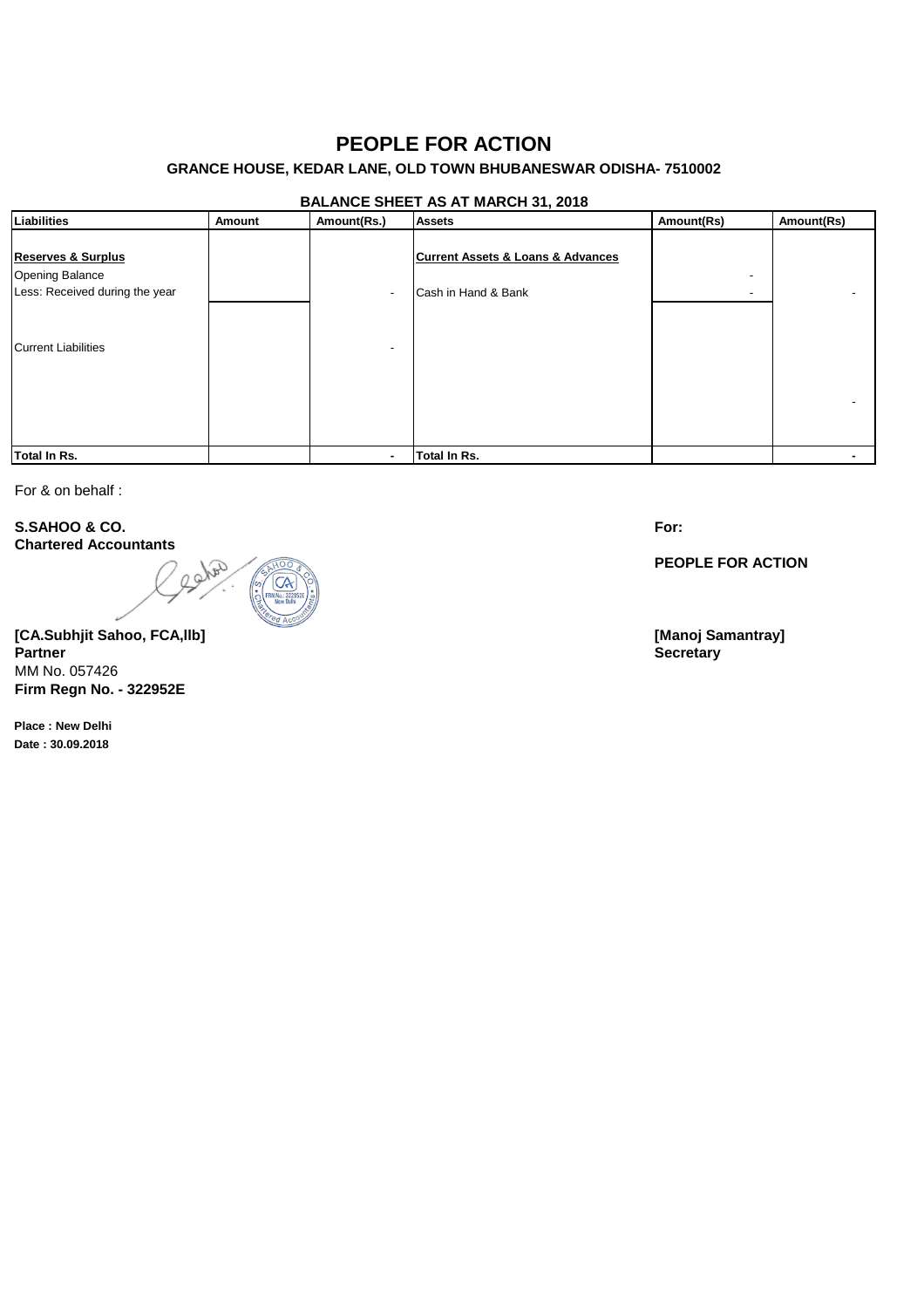# **PEOPLE FOR ACTION**

# **GRANCE HOUSE, KEDAR LANE, OLD TOWN BHUBANESWAR ODISHA- 7510002**

#### **INCOME & EXPENDITURE STATEMENT FOR THE YEAR ENDED MARCH 31, 2018**

| Expenditure                        | <b>Amount</b> | Amount(Rs.) | Income          | Amount(Rs) | Amount(Rs) |
|------------------------------------|---------------|-------------|-----------------|------------|------------|
| <b>Project Expenses</b>            |               |             | Grant Income    |            |            |
| Monitoring fess                    |               |             | Interest Income |            |            |
| Excess of income over expenditurte |               |             |                 |            |            |
|                                    |               |             |                 |            |            |

For & on behalf :

**S.SAHOO & CO. Chartered Accountants**

solar

**[CA.Subhjit Sahoo, FCA,llb] Partner [Manoj Samantray]** MM No. 057426 **Secretary Firm Regn No. - 322952E**

**Place : New Delhi Date : 30.09.2018**

**For:**

**PEOPLE FOR ACTION**